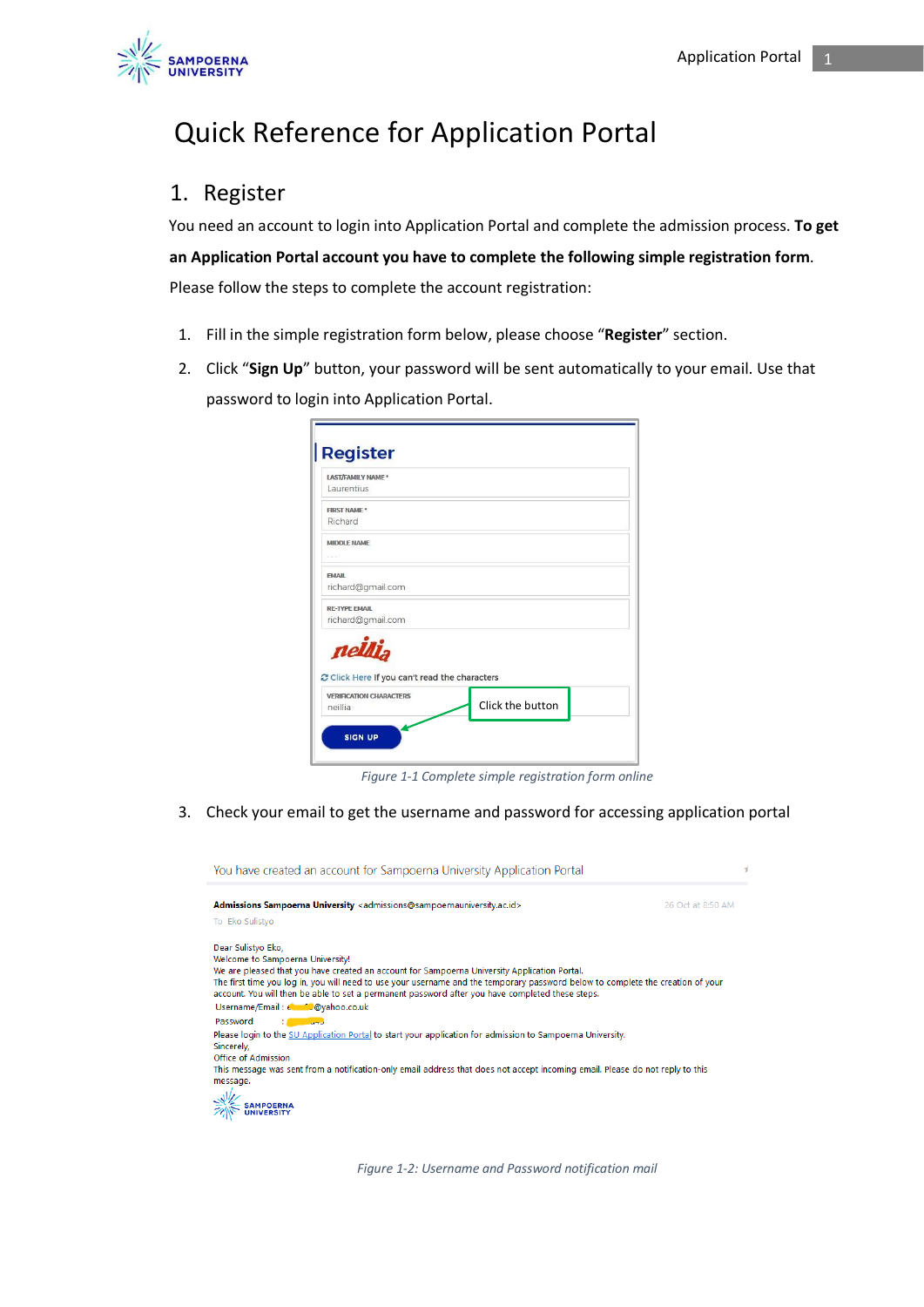

# 2. Login

Please follow the steps below to login into Application Portal:

- 1. Login to Application Portal using username and password that have been sent to your email. Input registered email and password in the "**Login**" section.
- 2. Click "Login" button when you are done.

|                  | Login                                     |                             |
|------------------|-------------------------------------------|-----------------------------|
| Click the button | <b>REGISTERED EMAIL</b><br>nama@email.com | <b>PASSWORD</b><br>00000000 |
|                  | LOGIN                                     | & Forgot password?          |

*Figure 2-1 Login to Application Portal*

# 3. Password

#### 3.1. Forgot Password

If you forget your password, you can request new password. Please follow the steps below to request new password:

- 1. In the Application Portal home page "**Login**" section, click "**Forgot Password**".
- 2. On the next page, input registered email and verification characters.
- 3. Click "**Submit**" button, your new password will be sent to your email.

|                     | Login                                                                           | <b>REGISTERED EMAIL</b> | <b>PASSWORD</b>                 |
|---------------------|---------------------------------------------------------------------------------|-------------------------|---------------------------------|
|                     |                                                                                 | nama@email.com<br>LOGIN | 000000000<br>& Forgot password? |
|                     | <b>Forgot Password</b><br><b>REGISTERED EMAIL</b>                               |                         |                                 |
|                     | name@email.com                                                                  |                         |                                 |
|                     | C Click Here If you can't read the characters<br><b>VERIFICATION CHARACTERS</b> |                         |                                 |
| Click the<br>button | reinject<br><b>CANCEL</b><br><b>SUBMIT</b>                                      |                         |                                 |

*Figure 3-1 Forgot Password*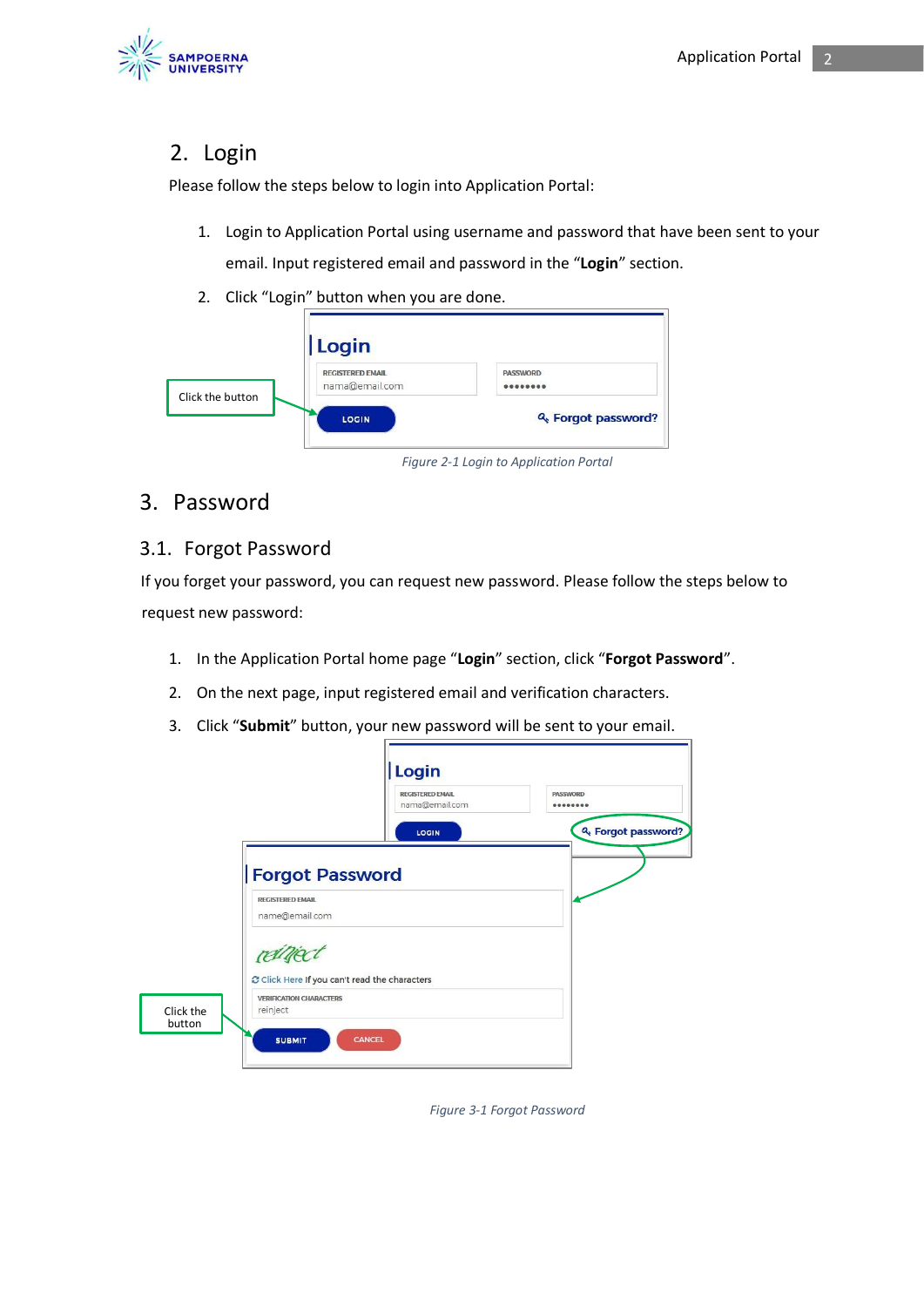

#### 3.2. Change Password

To change your password please follow the steps below:

- 1. After login to Application Portal, click "**Change Password**" button on the home page.
- 2. On the next page, fill in your new password.
- 3. Click "**Save**" button and you can use your new password afterwards in the next login.

| 4. College<br>1. Applicant Data<br>2. Applicant Status<br>3. Enrollment Fee<br><b>Readiness Test</b>                                                                                                                                                    | 7. Admission<br>5. First Semester<br>6. Additional Data<br>Checklist<br><b>Tuition Fee</b> |  |
|---------------------------------------------------------------------------------------------------------------------------------------------------------------------------------------------------------------------------------------------------------|--------------------------------------------------------------------------------------------|--|
| < PREV<br><b>Applicant Data</b>                                                                                                                                                                                                                         | NEXT><br>Change Password<br><b>S</b> Edit Profile                                          |  |
| Welcome to Application Portal. Please complete your data to go to the next step.                                                                                                                                                                        |                                                                                            |  |
| <b>Personal Detail</b><br><b>Family Information</b><br>Academic Information<br><b>Supporting Documents</b><br><prev< th=""><th><b>News</b><br/><math display="inline">\hat{\phantom{a}}</math><br/><b>Data Not Found</b><br/>NEXT</th><th></th></prev<> | <b>News</b><br>$\hat{\phantom{a}}$<br><b>Data Not Found</b><br>NEXT                        |  |
| <b>Application Number</b><br><b>APPLICATION NUMBER</b>                                                                                                                                                                                                  | $\pm$ References and Guidances<br>$\blacktriangle$<br><b>Data Not Found</b>                |  |
| <b>Personal Details</b><br><b>Change Password</b><br><b>LAST/FAMILY NAME</b><br>Eko                                                                                                                                                                     |                                                                                            |  |
| <b>OLD PASSWORD</b><br>                                                                                                                                                                                                                                 |                                                                                            |  |
| <b>NEW PASSWORD</b>                                                                                                                                                                                                                                     |                                                                                            |  |
| <b>CONFIRM NEW PASSWORD</b><br>Click the<br>0000000<br>button                                                                                                                                                                                           |                                                                                            |  |
| <b>N</b> SAVE<br><b>X</b> CANCEL                                                                                                                                                                                                                        |                                                                                            |  |

*Figure 3-2 Change Password*

## 4. Admission Steps

#### 4.1. Applicant Data

To get application number and move to the next step, you have to complete your data. The following are the steps to complete your application data:

1. Login to Application Portal, then click "**Edit Profile**" button on the home page.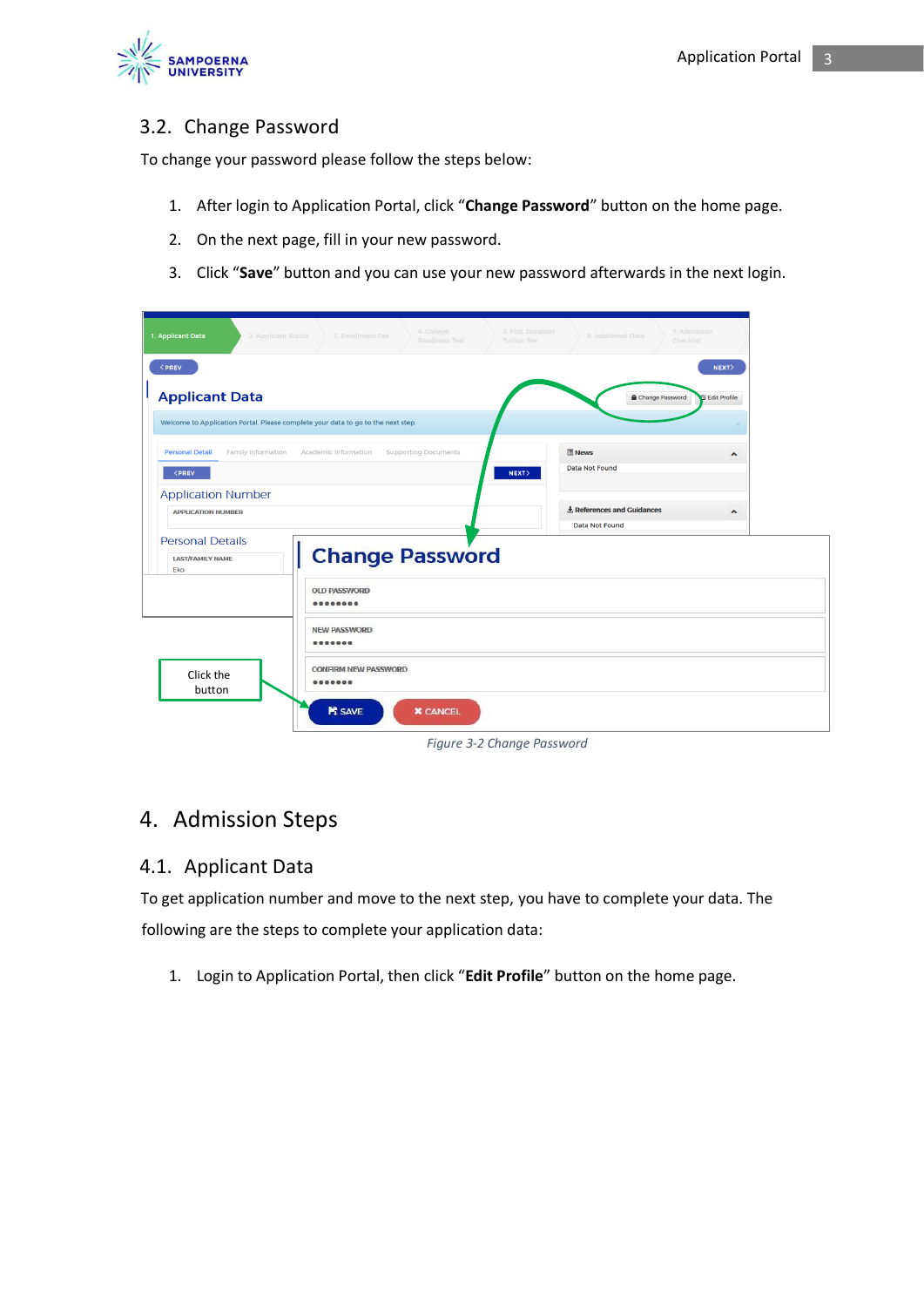

| 1. Applicant Data                                                                  | 2. Applicant Status<br>3. Enrollment Fee                                         | 4. College<br><b>Readiness Test</b> | 5. First Semester<br><b>Tuition Fee</b> | 6. Additional Data                     | 7. Admission<br>Checklist                          |
|------------------------------------------------------------------------------------|----------------------------------------------------------------------------------|-------------------------------------|-----------------------------------------|----------------------------------------|----------------------------------------------------|
| <prev<br><b>Applicant Data</b></prev<br>                                           |                                                                                  |                                     |                                         |                                        | NEXT><br>Change Password<br><b>Ex Edit Profile</b> |
|                                                                                    | Welcome to Application Portal. Please complete your data to go to the next step. |                                     | Click the button to<br>complete data    |                                        |                                                    |
| <b>Family Information</b><br><b>Personal Detail</b><br><b><prev< b=""></prev<></b> | Academic Information                                                             | <b>Supporting Documents</b>         | NEXT                                    | <b>E News</b><br><b>Data Not Found</b> | ㅅ                                                  |
| <b>Application Number</b>                                                          |                                                                                  |                                     |                                         | $\bigstar$ References and Guidances    | ㅅ                                                  |
| <b>APPLICATION NUMBER</b><br><b>Personal Details</b>                               |                                                                                  |                                     |                                         | Data Not Found                         |                                                    |
| <b>LAST/FAMILY NAME</b><br>Eko                                                     | <b>FIRST NAME</b><br>Sulistyo                                                    | <b>MIDDLE NAME</b>                  |                                         |                                        |                                                    |

*Figure 4-1 Complete application data*

2. Complete your personal data, family information, academic information, and upload the supporting document.

| <b>Applicant Data</b>                                             |                             |                                                                 |                                                       | <b>Applicant Data</b> |
|-------------------------------------------------------------------|-----------------------------|-----------------------------------------------------------------|-------------------------------------------------------|-----------------------|
| <b>Family Information</b><br><b>Personal Detail</b>               | <b>Academic Information</b> | <b>Supporting Documents</b>                                     |                                                       |                       |
| <b>General Information</b>                                        |                             |                                                                 |                                                       |                       |
| <b>Personal Details</b><br>LAST/FAMILY NAME*<br>Eko               |                             | <b>FIRST NAME*</b><br>Sulistyo                                  | <b>MIDDLE NAME (OPTIONAL)</b><br>$\sim$ $\sim$ $\sim$ |                       |
| <b>COUNTRY OF BIRTH *</b><br>Type and select                      |                             | <b>PROVINCE/STATE OF BIRTH *</b><br><b>Select Country First</b> | <b>CITY OF BIRTH</b> *<br><b>Type Province First</b>  |                       |
| DATE OF BIRTH *<br>mm/dd/yyyy                                     |                             |                                                                 | <b>GENDER*</b><br>Choose One                          |                       |
| <b>EMAIL ADDRESS *</b><br>eko.sulistyo@sampoernaschoolssystem.com |                             |                                                                 | MOBILE NUMBER (EXAMPLE. +6281234567890)*<br>$-$ +62   |                       |
| <b>Permanent Address Details</b>                                  |                             |                                                                 |                                                       |                       |
| <b>COUNTRY</b> *                                                  |                             | <b>PROVINCE/STATE</b> *<br><b>Select Country First</b>          | <b>CITY/REGENCY*</b><br><b>Type Province First</b>    |                       |

3. Click "**Submit & Get Application Number**" button when you are done.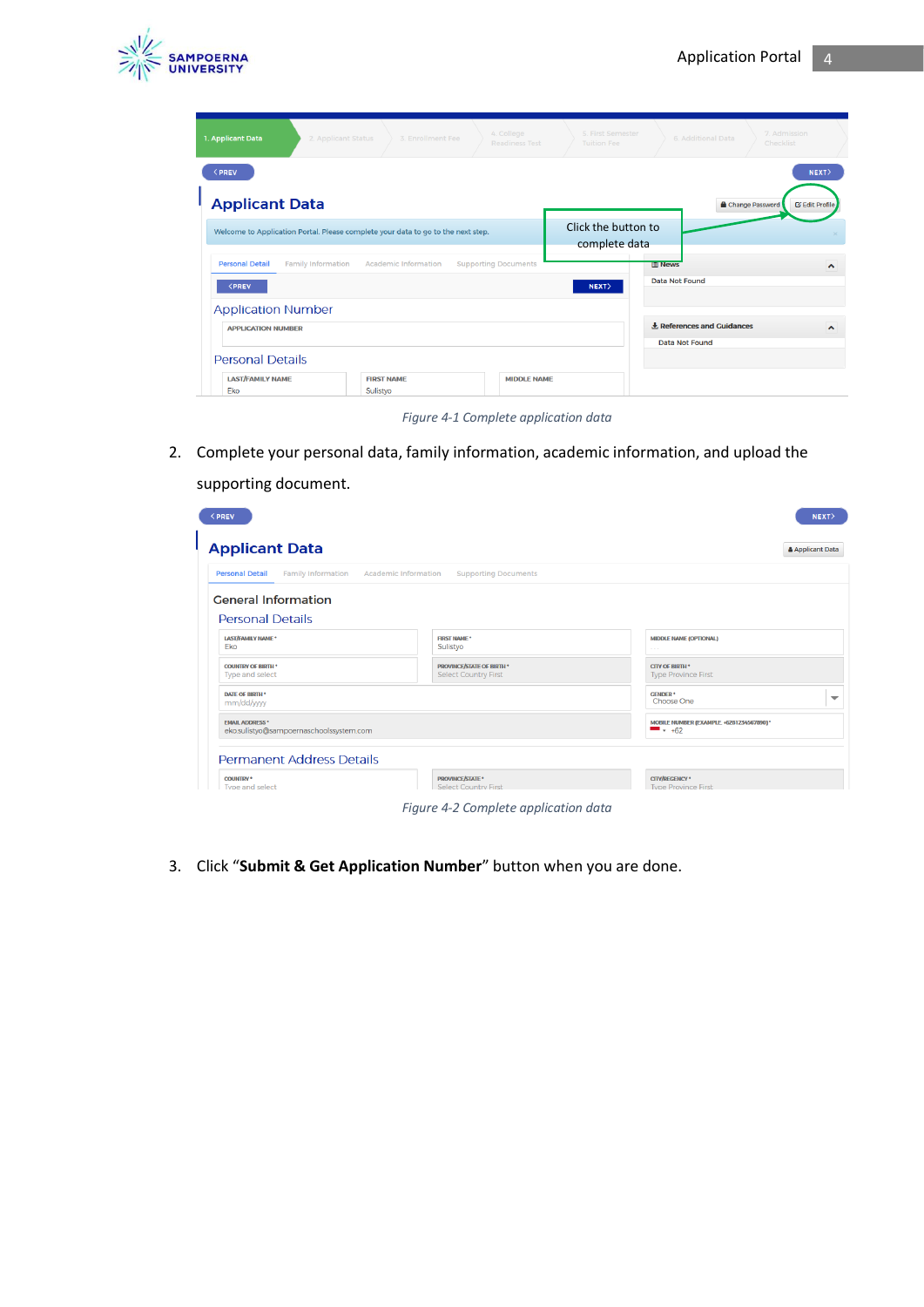

| <b>Supporting Documents</b>                                              |                                            |
|--------------------------------------------------------------------------|--------------------------------------------|
| Official High School transcript (max size 2M)*                           |                                            |
| <b>Browse</b>                                                            |                                            |
| Image and PDF file only<br><b>Uploaded file:</b>                         |                                            |
| Copy of Graduation Certificate or equivalent (max size 2M)               |                                            |
| <b>Browse</b>                                                            |                                            |
| Image and PDF file only<br><b>Uploaded file:</b>                         |                                            |
| Copy of National examination certificate (max size 2M)                   | Click the<br>button                        |
| <b>Browse</b>                                                            |                                            |
| Image and PDF file only<br><b>Uploaded file:</b>                         |                                            |
| <prev< td=""><td><b>SUBMIT &amp; CET APPLICATION NUMBER</b></td></prev<> | <b>SUBMIT &amp; CET APPLICATION NUMBER</b> |

*Figure 4-3 Submit and get application number*

4. After you have completed your data and submitted the application, you will get notification on your screen with your application number. Click "**Reload**" on that notification to go to the next step.

| <b>Applicant Data</b>                                                                                                     | Successfully update<br>data and get application | Change Password | <b>Z</b> Edit Profile |
|---------------------------------------------------------------------------------------------------------------------------|-------------------------------------------------|-----------------|-----------------------|
| <b>Successfully Update Data</b><br>Your application number: 2019100007<br>Please reload this page to enable the next step | number                                          |                 |                       |
|                                                                                                                           |                                                 |                 |                       |
| <b>Personal Detail</b><br>Family Information<br>Academic Information<br><b>Supporting Documents</b>                       |                                                 | <b>News</b>     |                       |

*Figure 4-4 Application number information*

5.Click "**Next**" button to move to the next step.